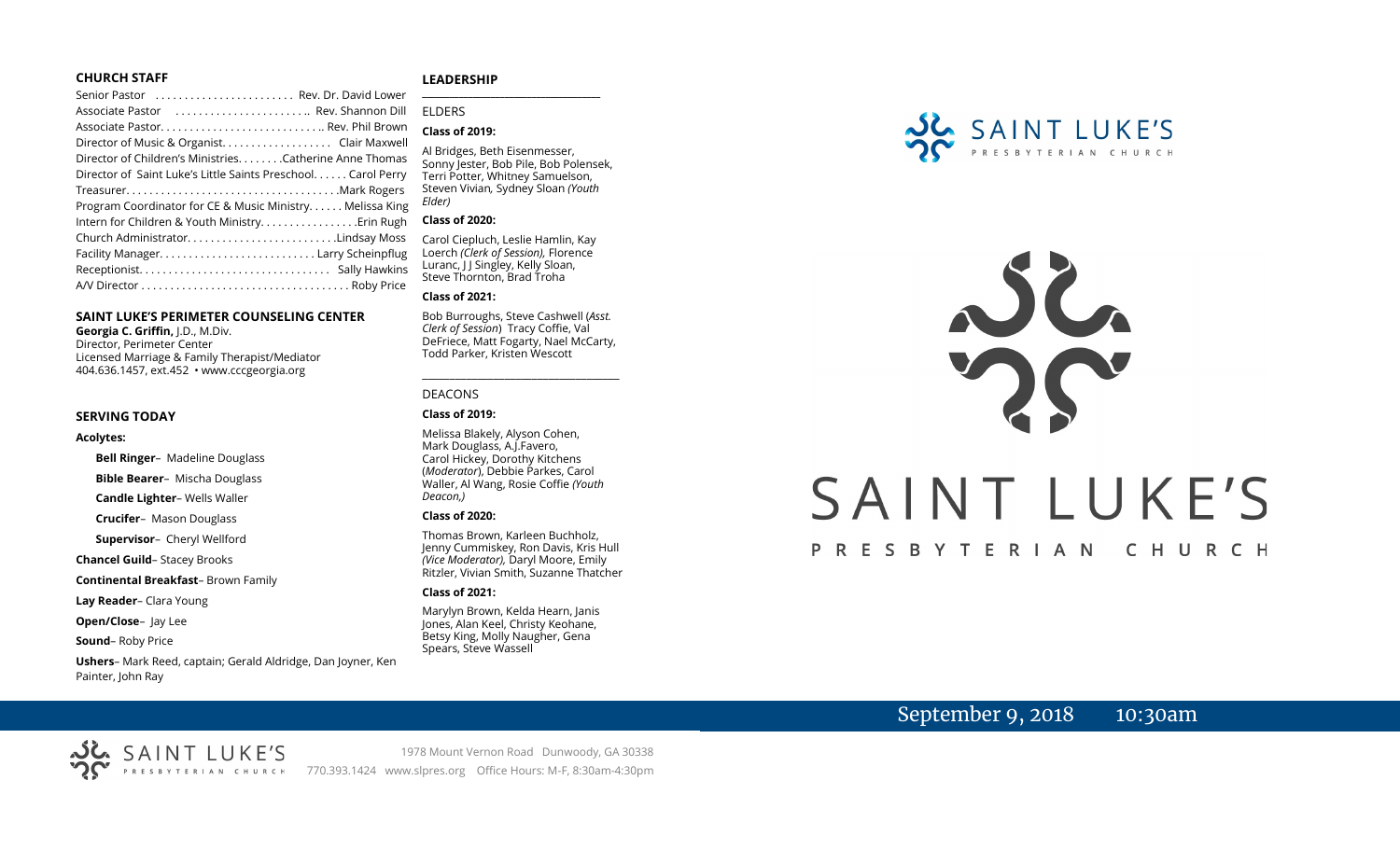

1978 Mount Vernon Road • Dunwoody, Georgia 30338 770.393.1424 • www.slpres.org

### **September 9, 2018**

Sixteenth Sunday after Pentecost

#### **Liturgical Color:** Green

*Liturgical colors can orient us to the season of the church year and help to engage the sense of sight in worship. Green is used for all other time periods (called Ordinary Time) not marked by a specific festival or season.*

# **SUNDAY SCHEDULE**

8:15am Chapel Communion Service 9:15am Sunday School 10:30am Sanctuary Worship Service *Nursery available at all services and Sunday School.* 

# MISSION

Responding to God's call and empowered by the Holy Spirit, we invite all to join us in knowing, serving, and sharing Jesus Christ here and around the world.

# VISION

To be a beacon of faith, hope, and love– every member an active disciple in Christ's ministry.

# **WELCOME, GUESTS!**

We are delighted you are worshipping with us.

**DURING** the Welcome, please print the requested information on the Friendship Pad and pass the Friendship Pad down the pew.

**AFTER** the worship service, please join us outside the Sanctuary where our Pastors or a church officer will be available to answer questions and provide you with a loaf of freshly-baked bread.

**FOR MORE** information about our programs, ministries or membership, please contact one of our Pastors at 770.393.1424, or visit our website: slpres.org.

# **THAT ALL MAY WORSHIP**

**ASSISTIVE** A hearing loop is  $\mathcal{D}_{\mathbf{r}}$ accessible by switching hearing aids to T-coil. Also, large print hymnals and back cushions are available. Please thistex contact an usher for further assistance.

**CHILDREN** are a precious part of our church family, and we welcome them in worship. Worship notebooks and tactile activities are available on the blue Worship Carts in the back of the sanctuary for preschool and elementary ages. Each week, children are invited to walk up for an age-appropriate message during "Tell Us Our Story." After that time, they may remain in worship, go to Faithful Friends (K-2nd) or go to child care (PreK and younger).

**IOH VOLUNTEERS NEEDED —** Interfaith Out-

reach Home (IOH) provides transitional housing for families who are homeless. On the third Thursday of each month, when the adults have life skills training, St. Luke's provides and delivers a meal which feeds about 10 adults and 15 children. Meal expenses are reimbursable by St. Luke's. Volunteers are needed for Thursday, September 20<sup>th</sup> and October 18<sup>th</sup>. Please Sign up in the lobby or contact Al Bridges at 770-394-6581 or bridgtr@aol.com.

**REALM. TIME TO LOG IN - You can now** access realm here: [https://onrealm.org,](https://onrealm.org) or by going to the member login tab at the top of our website. If you are a previous user of the former system you should be able to log in using the same credentials as before: your primary email account and your password. (Some previous passwords may not have the correct amount of digits and may need to be reset.) If you don't remember your password you can use the password reset function that is present on the login screen. If you have difficulty or if you are a 1<sup>st</sup> time user of our online services then send an email to [realm@slpres.org](mailto:realm@slpres.org) and someone will respond and help you.

#### **PRESBYTERIAN WOMEN (PW)**

**REGISTRATION —** Presbyterian Women (PW) is a group that meets monthly for Bible study and mission-oriented projects. We hope you will plan to join us at one of our monthly circle meetings beginning Sept. 10 or 11.

- 2nd Monday Morning Circle, 9:30am (childcare available)
- 2nd Monday Night Circle at 7:30pm
- 2nd Tuesday Morning Circle, 9:30am

This year the Bible study will be "Cloud of Witnesses-God's Promise: I Am With You" by Amy Poling Sutherlun. Stop by our table in the lobby for more information and to register. There is a cost for the study materials; so bring your checkbook. Contact PW Moderator Sandra DuBois (sandradubois@bellsouth.net) if you have any questions. Don't miss this special opportunity to study and grow spiritually with other women at Saint Luke's!

**CELEBRATE ROBY & LIZ —** Join us for a retirement celebration for Roby Price (former SLPC Facility Manager) and Liz Catlett (former SLPC Administrative Assistant) on Sunday. September 16th at 11:30 am. in the Great Hall. Check out this week's Highlights for more details.

#### **SAINT LUKE'S UPCOMING EVENTS MARK YOUR CALENDAR**

•Wednesday, September 19 - FEAST Begins •Sunday, October 14 - Pernoshal Park Picnic & Blessing of the Pets •Sunday, October 28 - Trunk-N-Treat •Sunday, November 11 - Celebrate the Arts, Family Promise Benefit Concert •Sunday, November 18 - City of Dunwoody, Electronics Recycling Event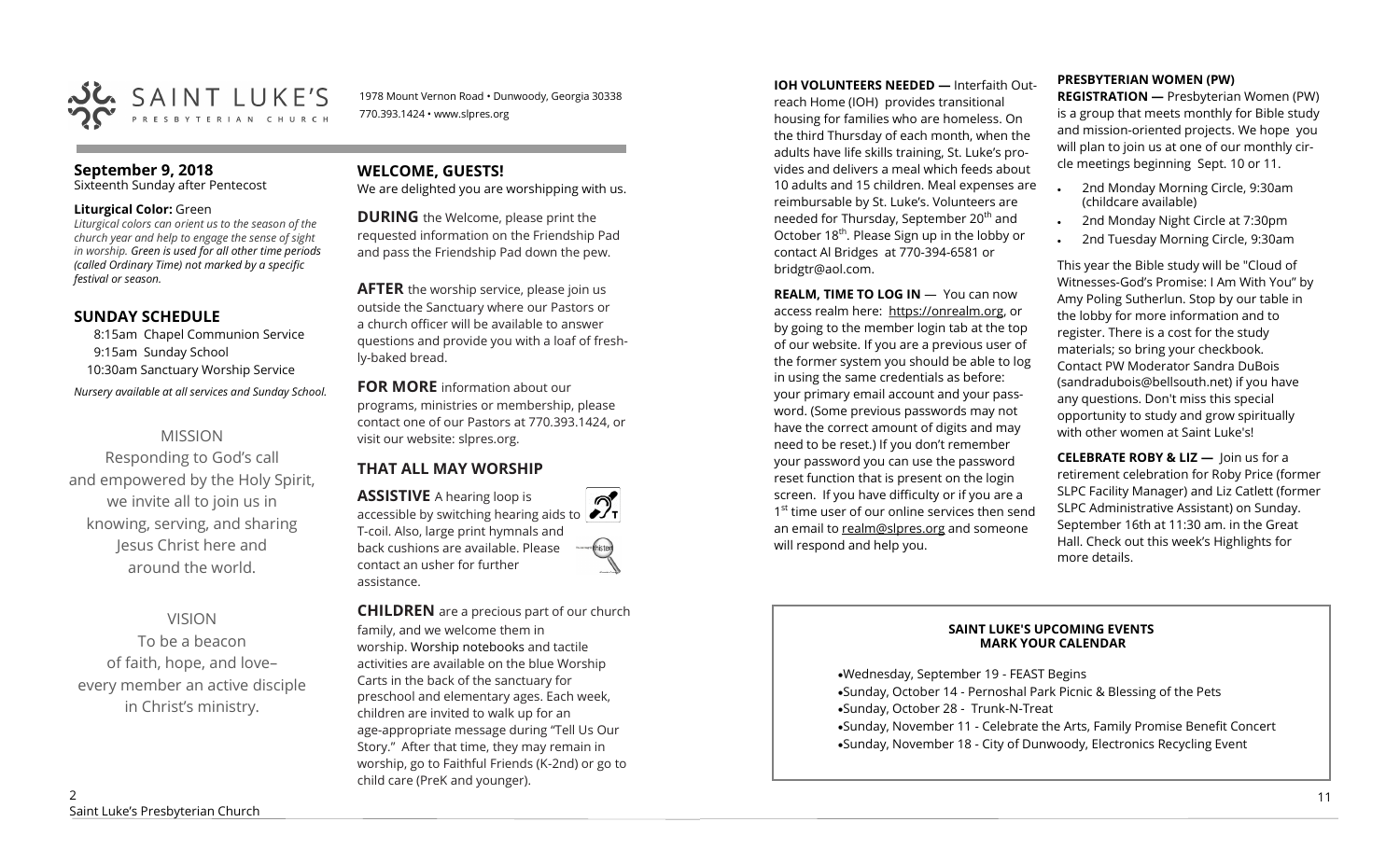# ADULT MINISTRY

**Shannon Dill shannondill@slpres.org / 770.393.1424 ext. 229**   $\_$  ,  $\_$  ,  $\_$  ,  $\_$  ,  $\_$  ,  $\_$  ,  $\_$  ,  $\_$  ,  $\_$  ,  $\_$  ,  $\_$  ,  $\_$  ,  $\_$  ,  $\_$  ,  $\_$  ,  $\_$  ,  $\_$  ,  $\_$  ,  $\_$  ,  $\_$ 

#### **ADULT SUNDAY SCHOOL**

Individual classes have begun. Please see the website for a full description of each class. (http://slpres.org/program-ministries/adult-ministry/sunday-school)

Faith Foundations: Room 232 House to House: Room 203 Seasons of the Spirit: Room 231/233 Soul Food: Room 234/236

### **FRIDAY MORNING MEN'S BIBLE STUDY**

Fellowship and Bible study every Friday from 6:40-8am in the Parlor with Dan Joyce.

### **BIBLE STUDY: "WAYFARERS"**

Come join David, Shannon or Phil as this week's preacher leads a study of the scripture for the upcoming Sunday's worship. Meet on Wednesdays at 10am in the church library.

### **#BETHEGOOD** *Living What We Believe*

Are you yearning to grow deeper in your faith so that your life might better reflect what you believe? Then "Be The Good" might be for you! This small group will:

- Meet monthly , September to May, on the 3rd Thursday of each month at 7:30pm
- Commit to participate in mission and worship, daily personal devotions and readings
- Seek to live your daily life in a way that reflects that there is good in the world and that God is calling us to be the good in whatever way we can.

Contact Shannon Dill to sign up or for more information!

# MUSIC MINISTRY

**Clair Maxwell clairmaxwell@slpres.org / 770.393.1424 ext. 227** 

 $\_$  , and the set of the set of the set of the set of the set of the set of the set of the set of the set of the set of the set of the set of the set of the set of the set of the set of the set of the set of the set of th

# **WEDNESDAY, SEPTEMBER 19**

Cherub and Westminster choirs resume, both at 5pm. Cherub Choir meets in Room 203 and Westminster Choir meets in the Choir Room.

# **THE CHOIR NEEDS YOU**

YOU should be in a choir this fall! Choirs are fun opportunities for: getting to know other church members, growing in your personal knowledge and faith, and enhancing your worship experience. Contact Clair about more information on one of our choirs.

# **In Preparation for Worship**

"Hear, O Israel: The Lord is our God, the Lord alone. You shall love the Lord your God with all your heart, and with all your soul, and with all your might. Keep these words that I am commanding you today in your heart. Recite them to your children and talk about them when you are at home and when you are away, when you lie down and when you rise. Bind them as a sign on your hand, fix them as an emblem on your fore head, and write them on the doorposts of your house and on your gates."

– Deuteronomy 6:4-9

# **Gathering Prayer**

**Prelude** Rhosymedre ("Lovely") *arr. Ralph Vaughan Williams* 

# **Chiming of the Hour**

# **Welcome and Announcements**

*If you are new to Saint Luke's today, welcome, we are so glad you are here! We have a gift of fresh bread we would love to give to you as a token of our gratitude. Please introduce yourself after worship to receive your welcome gift.*

*Please take the time now to fill out the Friendship Pads situated at the end of each pew. Write down your names and pass the pad down the pew, so that you may greet your pew neighbors by name and that we may know you are here.*

# **Call to Worship\***

- Leader: What does God command of us?
- **People: To love God with all our heart,**
	- **and all our soul,**
	- **and all our mind,**
	- **and all our strength,**
	- **and to love our neighbor as ourselves.**
- Leader: God does not call us to ease or to comfort.
- **People: God calls us to presence, and abundance, and grace in our struggle.**
- Leader: Let us worship God who believes in us, trusts in us, and abides with us.
- **People: Let us worship the God who asks much of us, yet is beside us every step of the way.**

**Opening Hymn 63\*** The Lord is God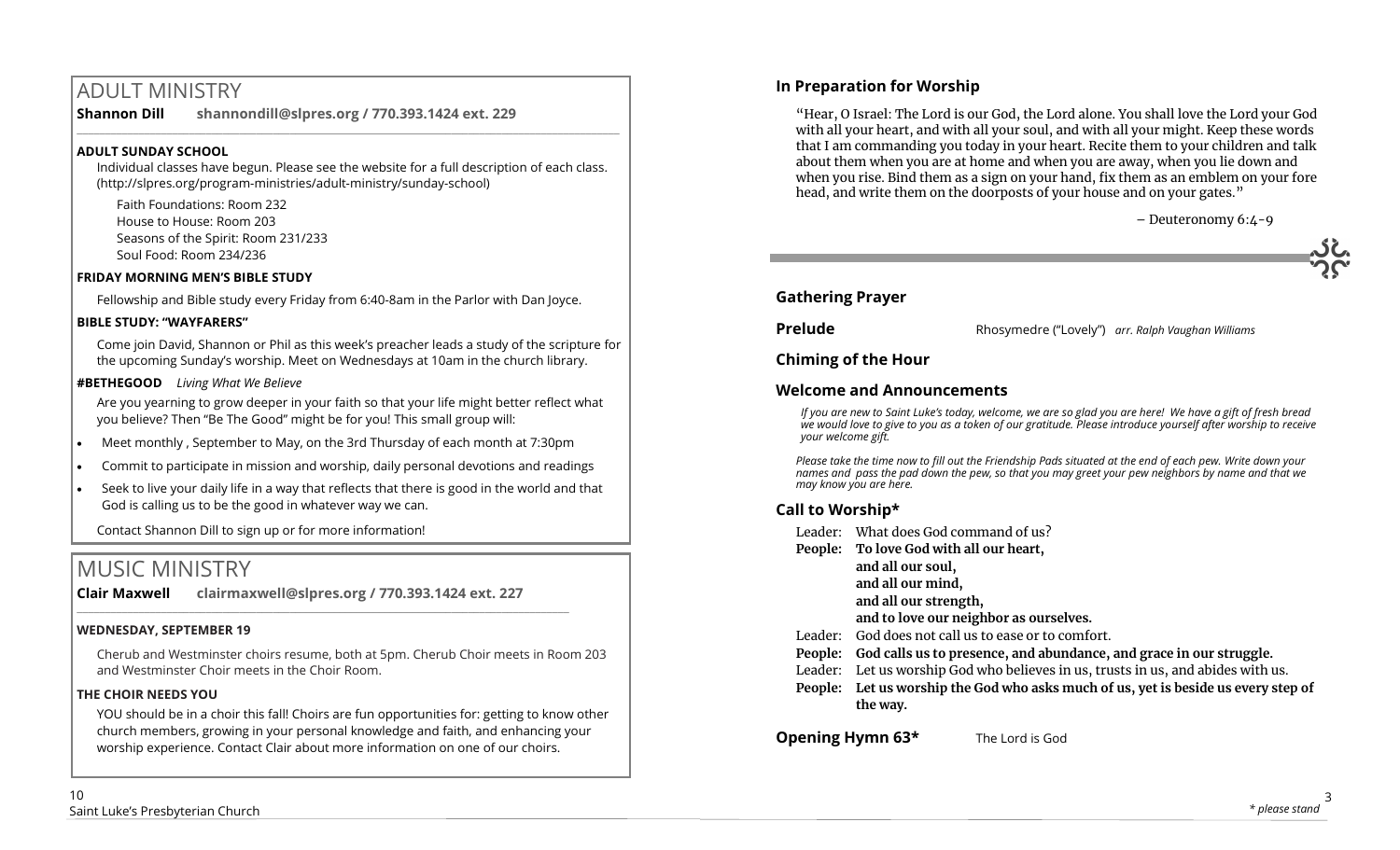### **Passing the Peace of Christ\***

Leader: May the peace of Christ be with you. **People: And also with you.** 

#### **Prayer for Illumination Clara Young Service 2018** Clara Young

**Scripture Reading** Deuteronomy 6:4-9, *page 157 of the Old Testament* 

Leader: The Word of the Lord. **People: Thanks be to God.** 

#### **Tell Us Our Story and Story and Story and Story and Story and Story and Story and Story and Story and Story and Story and Story and Story and Story and Story and Story and Story and Story and Story and Story and Story and**

*After Tell Us Our Story, parents may walk children 3 and younger to their classrooms in Sheppard Hall. Pre-K, K and 1st graders may gather in the narthex, make a nametag, and follow your teacher up to The Harbor for a series of "Whirl" videos.*

| <b>Reflections</b> | Introduction             | David Lower             |
|--------------------|--------------------------|-------------------------|
|                    | AIR Guatemala            | Anne Hallum             |
|                    | Thornwell                | Hamlin Family           |
|                    | Mountain Top             | Ben Coffie              |
|                    | Puerto Rico              | Michelle Moebes         |
|                    | Massanetta               | Ansley Wassell          |
|                    | Montreat Music & Worship | <b>Barbara Douglass</b> |
|                    | Montreat Youth           | Grace Strickland        |

**Hymn** We All Are One in Mission sung to AURELIA

**We all are one in mission, we all are one in call, our varied gifts united by Christ, the Lord of all. A single, great commission compels us from above to plan and work together that all may know Christ's love.**

**We all are called for service to witness in God's name. Our ministries are different, our purpose is the same:** 

**to touch the lives of others with God's surprising grace, so ev'ry folk and nation may feel God's warm embrace.**

**Now let us be united and let our song be heard. Now let us be a vessel We all are one in mission, we all are one in call, our varied gifts united by Christ, the Lord of all. (Rusty Edwards)**

# YOUTH MINISTRY

**Phil Brown philbrown@slpres.org / 770.393.1424 ext. 238** 

**HERE'S WHAT'S COMING UP IN YOUTH MINISTRY:**

#### **SEPTEMBER 9**

- **Sunday School**: We will meet upstairs in the youth room at **9:15am**
- **Summer Recap Sunday**: Wear your name tags or t-shirts from summer trips to worship!

 $\_$  ,  $\_$  ,  $\_$  ,  $\_$  ,  $\_$  ,  $\_$  ,  $\_$  ,  $\_$  ,  $\_$  ,  $\_$  ,  $\_$  ,  $\_$  ,  $\_$  ,  $\_$  ,  $\_$  ,  $\_$  ,  $\_$  ,  $\_$  ,  $\_$ 

• **Middle and High School Potluck 5:30-7:30pm:** Middle School and High School youth group will be combined in the Great Hall and families are invited to share a meal, play some games, and get information on the year ahead. Last names A-F please bring dessert to share, G-Z please bring an entree to share.

# **SEPTEMBER 16**

- **Sunday School:** We will meet upstairs in the youth room at **9:15am**
- **Confirmation Start:** We will meet in Library at **9:15am**. Let Phil or Melissa know if you'd like to join.
- **Middle School:** We will meet at the church from **5-6:30pm**
- **High School:** We will meet at the Pile home (5217 Redfield Ct, Dunwoody) from **7-8:30pm**

### **HIGH SCHOOL RETREAT**

We will head up to Mountain T.O.P. **September 28th- 30th** for a fun and refreshing week end! **Parents:** we need drivers and would love to have you, register online as an adult if you'd like to come.

Registration Deadline was **September 3rd**. If you're not registered and would like to go, please register **ASAP** at <http://tiny.cc/c8ykxy>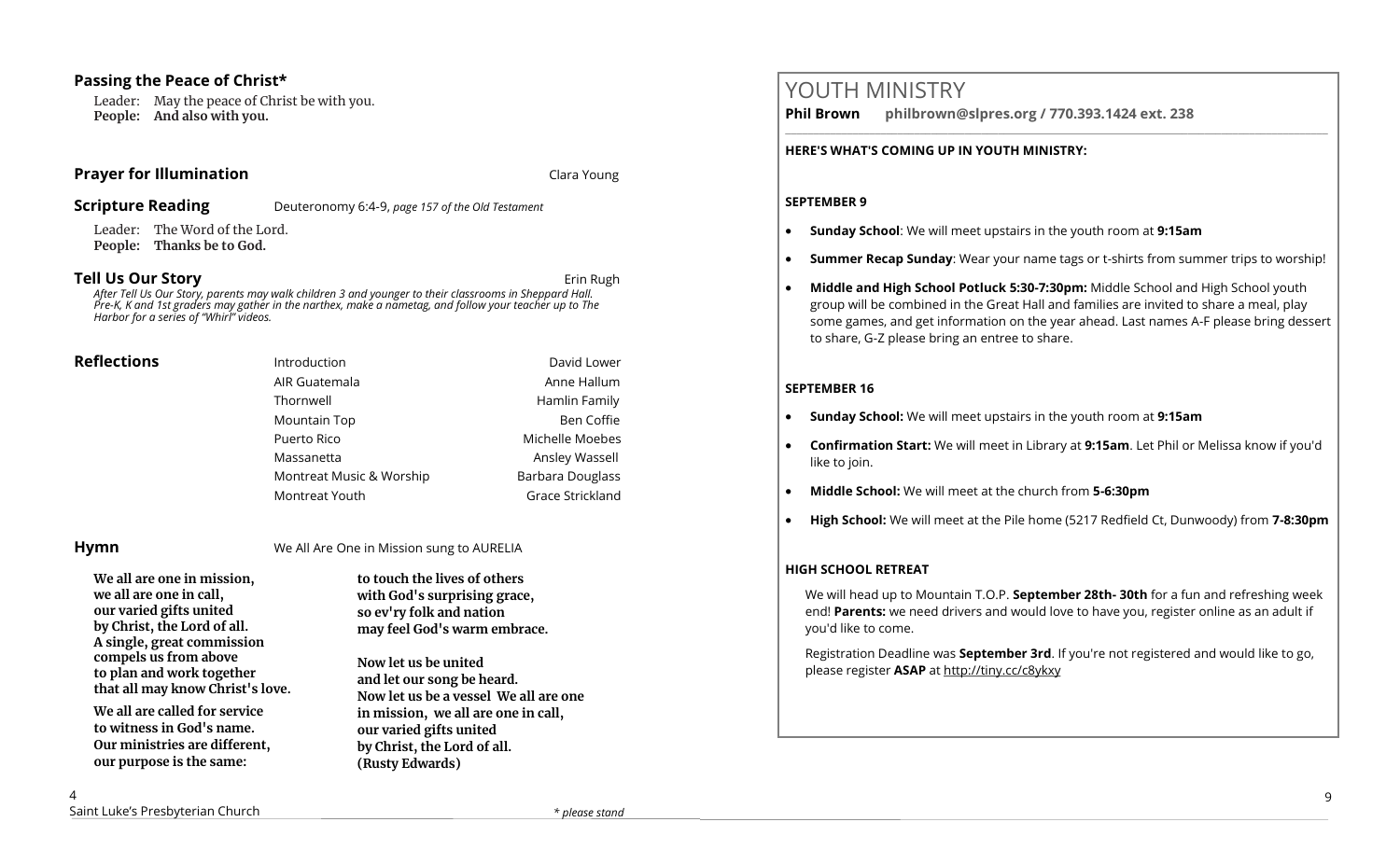# S P L A S H ! CHILDREN'S MINISTRIES

**Catherine Anne Thomas cathomas@slpres.org / 770.393.1424 ext. 228** 

#### **REGISTER YOUR CHILDREN ON REALM!**

Please let us know all the important information about each child in your family so we can better serve them with classes and events. Go to the slpres.org home page and look for the Children's Ministry post with details on how to register.

**\_\_\_\_\_\_\_\_\_\_\_\_\_\_\_\_\_\_\_\_\_\_\_\_\_\_\_\_\_\_\_\_\_\_\_\_\_\_\_\_\_\_\_\_\_\_\_\_\_\_\_\_\_\_\_\_\_\_\_\_\_\_\_\_\_\_\_\_\_\_\_\_\_\_\_\_\_\_\_\_\_\_\_\_\_\_\_\_\_\_\_\_\_\_\_\_\_\_\_\_\_\_\_\_\_\_** 

#### **NEW WAYS TO WORSHIP!**

Worship activities aren't just for kids...many of us are more engaged in listening when our hands are busy. That's why we have brand-new worship carts parked outside the sanctuary (and supplies outside the chapel) filled to the brim with all kinds of ways to make our SLPC family feel closer to God. Special thanks to the worship committee for funding this important project!

#### **SAVE THE DATE: TRUNK–N-TREAT IS SUNDAY, OCTOBER 28!**

Trunk-n-Treat is Sunday, October 28! Here is the schedule of events: 4:30pm Carnival 5:30pm Candy Collecting 6pm Dinner in the Great Hall

# Affirmation of Faith\* **Apostles'** Creed

**I believe in God, the Father Almighty, Maker of heaven and earth, and in Jesus Christ, his only Son, our Lord; who was conceived by the Holy Ghost, born of the Virgin Mary, suffered under Pontius Pilate; was crucified, dead, and buried; he descended into hell; the third day he rose again from the dead; he ascended into heaven, and sitteth on the right hand of God the Father Almighty; from thence he shall come to judge the quick and the dead. I believe in the Holy Ghost; the holy catholic Church; the communion of saints; the forgiveness of sins; the resurrection of the body**

**Moment for Tartan Trot TIMCGoldrick TIMCGoldrick** 

# **The Offering Invitation**

*Giving is a tangible sign of worship. If you give electronically, there is a blue, laminated, electronic giving card in the pew rack to place in the offering plate as it is passed.*

**Offertory Praise God from Whom All Blessings Flow** *arr. Piet Post*

# **Song of Thanksgiving** Spirit of the Living God

**Come, Spirit, come, our hearts control; Our spirits long to be made whole. Let inward love guide every deed; By this we worship and are freed.**